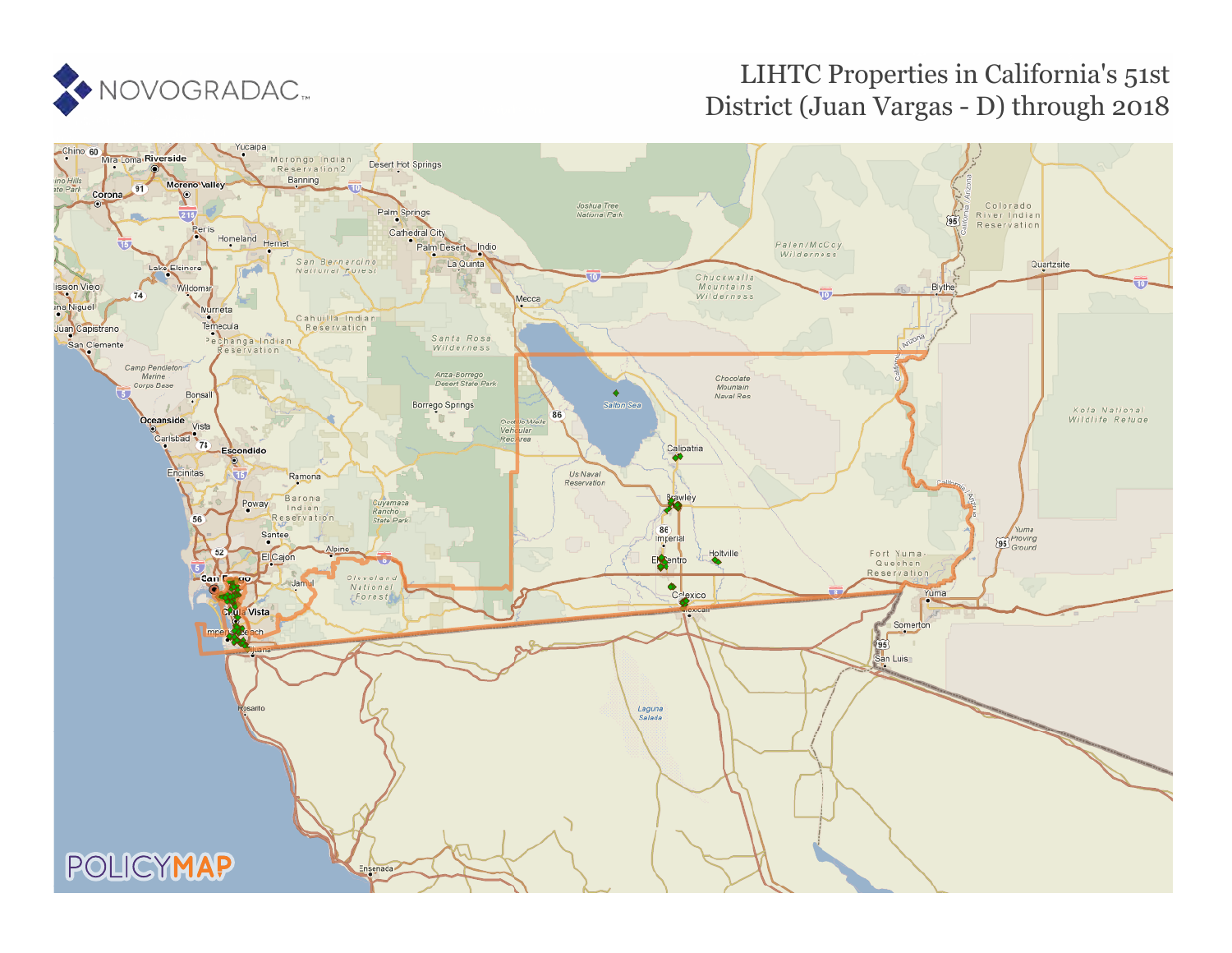| <b>Project Name</b>                        | <b>Address</b>                                       | City               | <b>State</b> | <b>Zip Code</b> | <b>Nonprofit</b><br><b>Sponsor</b> | <b>Allocation</b><br>Year | Annual<br><b>Allocated</b><br><b>Amount</b> | in Service | <b>Year Placed Construction</b><br><b>Type</b> | <b>Total</b><br><b>Units</b> | Low<br>Income<br><b>Units</b> | <b>Rent or</b><br>Income<br><b>Ceiling</b> | <b>Credit</b><br><b>Percentag Exempt</b><br>$\mathbf{e}$ | Tax-<br><b>Bond</b> | <b>HUD Multi-</b><br><b>Family</b><br><b>Financing/Rent</b><br>al Assistance |
|--------------------------------------------|------------------------------------------------------|--------------------|--------------|-----------------|------------------------------------|---------------------------|---------------------------------------------|------------|------------------------------------------------|------------------------------|-------------------------------|--------------------------------------------|----------------------------------------------------------|---------------------|------------------------------------------------------------------------------|
| <b>IMPERIAL GARDEN</b><br>APTS             | 1639<br><b>ROCKWOOD</b><br>AVE                       | CALEXICO           | CA           | 92231           | No                                 | 1997                      | \$148,961                                   | 1999       | <b>New Construction</b>                        | 49                           | 49                            | 60% AMGI                                   | 70%<br>present<br>value                                  | No                  |                                                                              |
| <b>MOUNTAIN VIEW</b><br><b>ESTATES</b>     | $4066\,{\rm MESSINA} \;$ SAN DIEGO<br>DR             |                    | CA           | 92113           | Yes                                | 1998                      | \$92,285                                    | 1999       | Acquisition and<br>Rehab                       | 145                          | 97                            | 60% AMGI                                   | 30%<br>present<br>value                                  | Yes                 |                                                                              |
| <b>TROLLEY TERRACE</b>                     | <b>750 ADA ST</b>                                    | <b>CHULA VISTA</b> | CA           | 91911           | No                                 | 1997                      | \$170,522                                   | 1999       | <b>New Construction</b>                        | 18                           | $18\,$                        | 60% AMGI                                   | 70%<br>present<br>value                                  | No                  |                                                                              |
| <b>VISTA VERDE APTS</b>                    | 351 S 33RD ST SAN DIEGO                              |                    | CA           | 92113           | No                                 | 1997                      | \$369,838                                   | 1999       | Acquisition and<br>Rehab                       | 40                           | 39                            | 60% AMGI                                   | 70%<br>present<br>value                                  | No                  |                                                                              |
| <b>BRIDGEPORT</b><br>PROPERTIES I          | $4283\, \rm EL$ CAJON $\,$ SAN DIEGO BLVD            |                    | CA           | 92105           | No                                 | 1998                      | \$435,163                                   | 1999       | Acquisition and<br>Rehab                       | 157                          | 155                           | 60% AMGI                                   | 30%<br>present<br>value                                  | Yes                 |                                                                              |
| <b>BRIDGEPORT</b><br>PROPERTIES II         | $4283\, \rm{EL}$ CAJON $\,$ SAN DIEGO<br><b>BLVD</b> |                    | CA           | 92105           | No                                 | 1998                      | \$457,180                                   | 1999       | Acquisition and<br>Rehab                       | 244                          | 242                           | 60% AMGI                                   | 30%<br>present<br>value                                  | Yes                 |                                                                              |
| LANCASTER MANOR 1551 SATURN<br><b>APTS</b> | <b>BLVD</b>                                          | <b>SAN DIEGO</b>   | CA           | 92154           | No                                 | 1999                      | \$496,703                                   | 1999       | Acquisition and<br>Rehab                       | 248                          | 245                           | 60% AMGI                                   | 30%<br>present<br>value                                  | Yes                 |                                                                              |
| <b>CALEXICO FAMILY</b><br>APTS             | 2301<br><b>MEADOWS</b><br>AVE                        | <b>CALEXICO</b>    | CA           | 92231           | No                                 | 2001                      | \$993,031                                   | 2003       | <b>New Construction</b>                        | 80                           | 79                            | 60% AMGI                                   | 70%<br>present<br>value                                  | No                  |                                                                              |
| <b>TESORO GROVE APTS</b>                   | 1150 TESORO<br>GROVE WAY                             | <b>SAN DIEGO</b>   | CA           | 92154           | No                                 | 2001                      | \$1,248,517                                 | 2003       | <b>New Construction</b>                        | 106                          | 104                           | 60% AMGI                                   | 70%<br>present<br>value                                  | No                  |                                                                              |
| <b>CREEKSIDE VILLA</b>                     | 220 47TH ST                                          | <b>SAN DIEGO</b>   | CA           | 92102           | $\mathbf{N}\mathbf{o}$             | 1989                      | S <sub>0</sub>                              | 1991       | Acquisition and<br>Rehab                       | 144                          | 30                            | 60% AMGI                                   | 70%<br>present<br>value                                  | No                  |                                                                              |
| <b>CALEXICO SENIOR</b><br>APTS             | 1630<br>ROCKWOOD<br>AVE                              | CALEXICO           | CA           | 92231           | No                                 | 1992                      | \$82,204                                    | 1992       | <b>New Construction</b>                        | 38                           | 38                            | 60% AMGI                                   | 70%<br>present<br>value                                  | No                  |                                                                              |
| PARK VILLAGE APTS                          | 1246 THIRD<br><b>AVE</b>                             | <b>CHULA VISTA</b> | CA           | 91911           | No                                 | 1991                      | \$152,107                                   | 1993       | <b>New Construction</b>                        | 28                           | 28                            | 60% AMGI                                   | 70%<br>present<br>value                                  | No                  |                                                                              |
| EL CENTRO FAMILY<br><b>HOUSING</b>         | 602 ADAMS<br>AVE                                     | <b>EL CENTRO</b>   | CA           | 92243           | N <sub>o</sub>                     | 1992                      | \$94,346                                    | 1994       | <b>New Construction</b>                        | 8                            | 8                             | 60% AMGI                                   | 70%<br>present<br>value                                  | No                  |                                                                              |

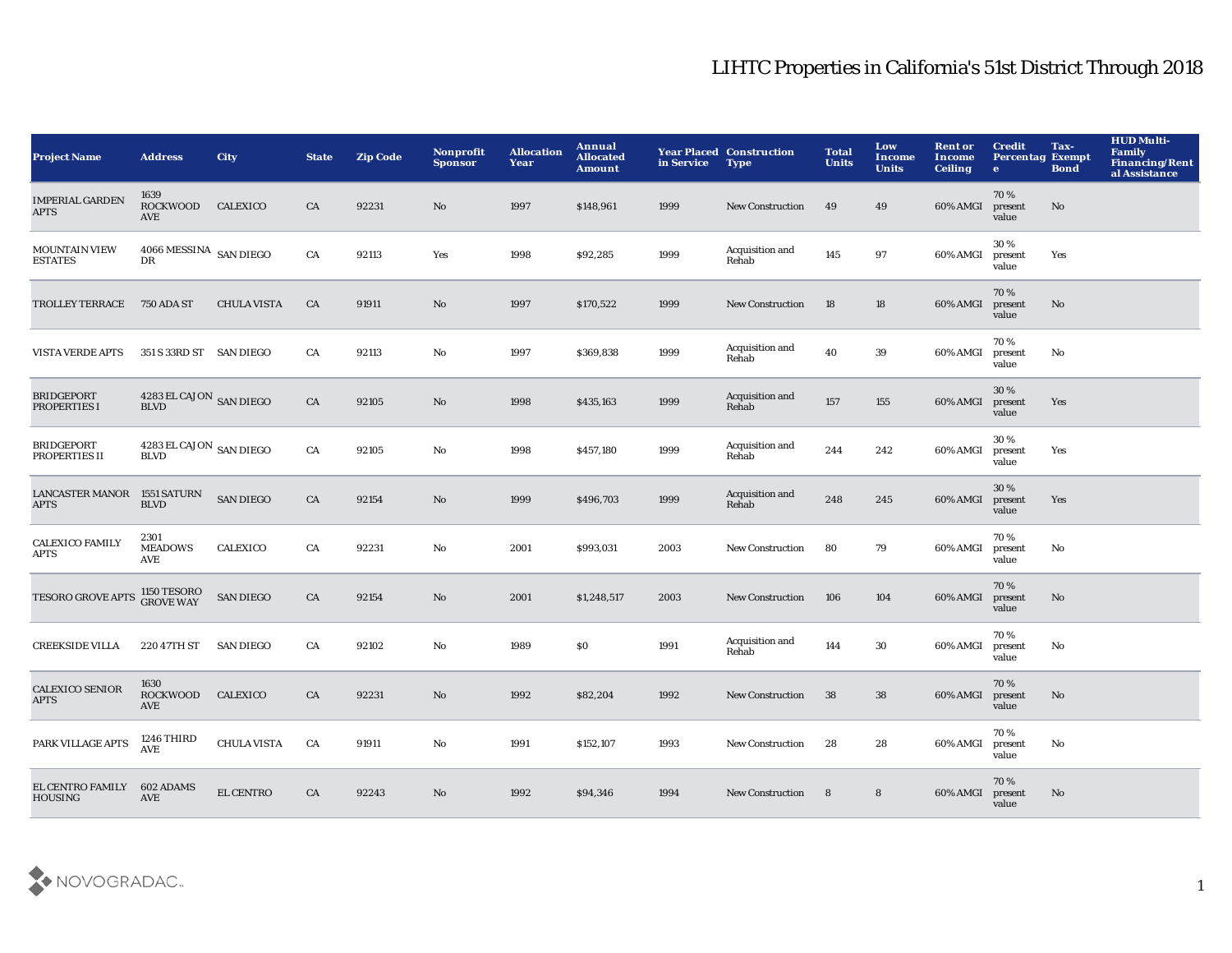| Project Name                                         | <b>Address</b>                       | <b>City</b>        | <b>State</b> | <b>Zip Code</b> | Nonprofit<br><b>Sponsor</b> | <b>Allocation</b><br>Year | Annual<br><b>Allocated</b><br><b>Amount</b> | in Service           | <b>Year Placed Construction</b><br><b>Type</b> | <b>Total</b><br><b>Units</b> | Low<br><b>Income</b><br><b>Units</b> | <b>Rent or</b><br>Income<br><b>Ceiling</b> | <b>Credit</b><br><b>Percentag Exempt</b><br>$\bullet$ | Tax-<br><b>Bond</b> | <b>HUD Multi-</b><br>Family<br><b>Financing/Rent</b><br>al Assistance |
|------------------------------------------------------|--------------------------------------|--------------------|--------------|-----------------|-----------------------------|---------------------------|---------------------------------------------|----------------------|------------------------------------------------|------------------------------|--------------------------------------|--------------------------------------------|-------------------------------------------------------|---------------------|-----------------------------------------------------------------------|
| PRESIDENT JOHN<br><b>ADAMS MANOR</b>                 | 5471 BAYVIEW SAN DIEGO<br>HEIGHTS PL |                    | CA           | 92105           | No                          | 1998                      | \$378,847                                   | 1999                 | Acquisition and<br>Rehab                       | 300                          | 299                                  | 60% AMGI                                   | 30%<br>present<br>value                               | Yes                 |                                                                       |
| VISTA DEL SOL                                        | 1545 Q AVE                           | NATIONAL CITY CA   |              | 91950           | Yes                         | 1999                      | \$376,311                                   | 1999                 | Acquisition and<br>Rehab                       | 132                          | 130                                  | 60% AMGI                                   | 30%<br>present<br>value                               | Yes                 |                                                                       |
| <b>REGENCY CENTRE</b>                                | <b>4765 HOME</b><br><b>AVE</b>       | <b>SAN DIEGO</b>   | CA           | 92105           | No                          | 2000                      | \$173,932                                   | 2000                 | Acquisition and<br>Rehab                       | 100                          | 99                                   | 60% AMGI                                   | 30%<br>present<br>value                               | Yes                 |                                                                       |
| <b>STREGIS PARK</b>                                  | 1025<br><b>BROADWAY</b>              | <b>CHULA VISTA</b> | CA           | 91911           | No                          | 2000                      | \$337,013                                   | 2000                 | Acquisition and<br>Rehab                       | 119                          | 118                                  | 60% AMGI                                   | 30 %<br>present<br>value                              | Yes                 |                                                                       |
| CASA COLINA DEL<br>SOL                               | 5207 52ND PL SAN DIEGO               |                    | CA           | 92105           | No                          | 2003                      | \$187,780                                   | 2004                 | Acquisition and<br>Rehab                       | 75                           | 74                                   | 60% AMGI                                   | 30%<br>present<br>value                               | Yes                 |                                                                       |
| COUNTRYSIDE APTS                                     | 1751 ADAMS<br>AVE                    | <b>EL CENTRO</b>   | ${\rm CA}$   | 92243           | No                          | 2003                      | \$414,634                                   | 2004                 | <b>New Construction</b>                        | 72                           | 72                                   | 60% AMGI                                   | 30%<br>present<br>value                               | Yes                 |                                                                       |
| <b>HOLTVILLE</b><br><b>GARDENS APTS</b>              | 950 HOLT AVE HOLTVILLE               |                    | CA           | 92250           | No                          | 2003                      | \$369,168                                   | 2004                 | <b>New Construction</b>                        | 80                           | 80                                   | 60% AMGI                                   | 30%<br>present<br>value                               | Yes                 |                                                                       |
| IMPERIAL GARDENS 2375 MYRTLE IMPERIAL<br>APTS        | RD                                   |                    | CA           | 92251           | No                          | 2003                      | \$383,003                                   | 2004                 | <b>New Construction</b>                        | 80                           | 80                                   | 60% AMGI                                   | 30%<br>present<br>value                               | Yes                 |                                                                       |
| <b>METRO VILLAS</b>                                  | 4071 39TH ST SAN DIEGO               |                    | CA           | 92105           | No                          | 2002                      | \$1,580,000                                 | 2004                 | <b>New Construction</b>                        | 120                          | 118                                  | 50% AMGI                                   | 70%<br>present<br>value                               | No                  |                                                                       |
| <b>HATFIELD HOMES</b>                                | 1050 N<br><b>IMPERIAL AVE</b>        | <b>BRAWLEY</b>     | CA           | 92227           | $\mathbf{N}\mathbf{o}$      | 1992                      | \$375,177                                   | 1994                 | <b>New Construction</b>                        | 48                           | 48                                   | 60% AMGI                                   | 70%<br>present<br>value                               | $\mathbf{No}$       |                                                                       |
| ALEJANDRO RIVERA<br><b>SENIOR CITIZENS</b><br>APTS I | 2151<br>ROCKWOOD<br>AVE              | CALEXICO           | CA           | 92231           | No                          | 1993                      | \$319,852                                   | 1995                 | <b>New Construction</b>                        | 52                           | 51                                   | 60% AMGI                                   | 70%<br>present<br>value                               | No                  |                                                                       |
| 29TH ST APTS                                         | 402 S 29TH ST SAN DIEGO              |                    | CA           | 92113           |                             | 1987                      | \$0                                         | Insufficient<br>Data | Not Indicated                                  | $5\phantom{.0}$              | $5\phantom{.0}$                      |                                            | Not<br>Indicated                                      |                     |                                                                       |
| <b>ISLAND GARDENS</b><br>APTS                        | 3545 ISLAND<br>AVE                   | <b>SAN DIEGO</b>   | CA           | 92102           | No                          | 2000                      | \$282,847                                   | 2000                 | Acquisition and<br>Rehab                       | 122                          | 122                                  | 60% AMGI                                   | 30%<br>present<br>value                               | Yes                 |                                                                       |

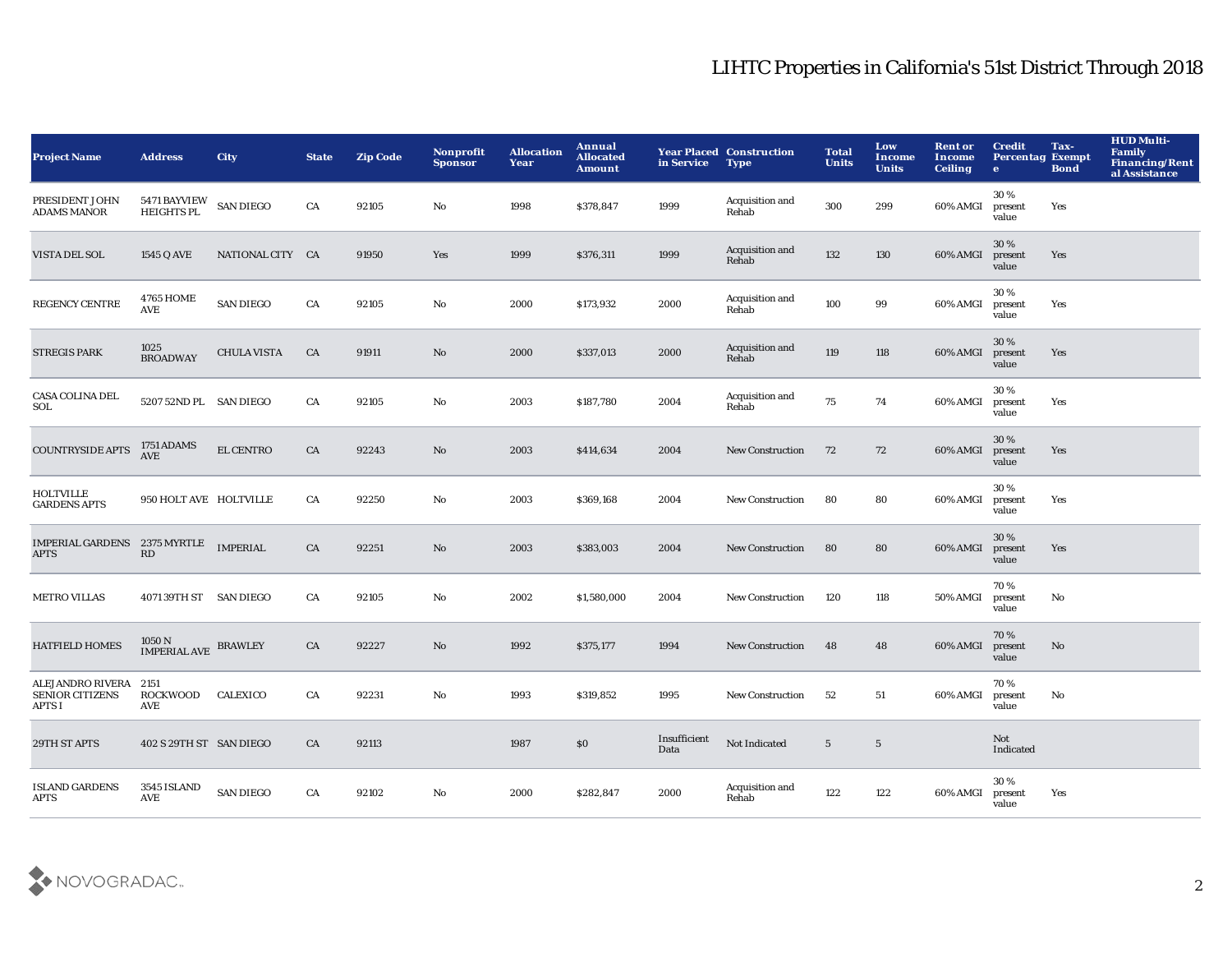| <b>Project Name</b>                                        | <b>Address</b>                                                              | City              | <b>State</b> | <b>Zip Code</b> | Nonprofit<br><b>Sponsor</b> | <b>Allocation</b><br>Year | Annual<br><b>Allocated</b><br>Amount | in Service           | <b>Year Placed Construction</b><br><b>Type</b> | <b>Total</b><br><b>Units</b> | Low<br>Income<br><b>Units</b> | <b>Rent or</b><br>Income<br><b>Ceiling</b> | <b>Credit</b><br><b>Percentag Exempt</b><br>$\bullet$ | Tax-<br><b>Bond</b> | <b>HUD Multi-</b><br><b>Family</b><br><b>Financing/Rent</b><br>al Assistance |
|------------------------------------------------------------|-----------------------------------------------------------------------------|-------------------|--------------|-----------------|-----------------------------|---------------------------|--------------------------------------|----------------------|------------------------------------------------|------------------------------|-------------------------------|--------------------------------------------|-------------------------------------------------------|---------------------|------------------------------------------------------------------------------|
| <b>WINONA GARDENS</b><br><b>APTS</b>                       | 3810 WINONA SAN DIEGO<br><b>AVE</b>                                         |                   | CA           | 92105           | Yes                         | 1999                      | \$278,716                            | 2000                 | Acquisition and<br>Rehab                       | 68                           | 66                            | 60% AMGI                                   | 70%<br>present<br>value                               | No                  |                                                                              |
| <b>CASA DEL SOL</b><br><b>FAMILY APTS</b>                  | 650 S<br>INTERNATION CALIPATRIA<br>AL BLVD                                  |                   | CA           |                 | No                          | 1999                      | \$897,151                            | 2001                 | New Construction                               | 81                           | 79                            | 60% AMGI                                   | 70%<br>present<br>value                               | No                  |                                                                              |
| PLAZA MANOR APTS                                           | 2615 E PLAZA<br>BLVD                                                        | NATIONAL CITY CA  |              | 91950           | $\mathbf{N}\mathbf{o}$      | 2001                      | \$884,920                            | 2001                 | Acquisition and<br>Rehab                       | 372                          | 370                           | 60% AMGI                                   | 30 %<br>present<br>value                              | Yes                 |                                                                              |
| <b>VILLA DE LAS</b><br><b>FLORES APTS</b>                  | $2201\,\mathrm{MEADOW}$ CALEXICO<br>DR                                      |                   | ${\rm CA}$   | 92231           | $\mathbf{No}$               | 2000                      | \$724,318                            | 2001                 | <b>New Construction</b>                        | 80                           | 79                            | 60% AMGI                                   | 70%<br>present<br>value                               | No                  |                                                                              |
| VISTA LA ROSA                                              | $2002$ $\texttt{RIMBEY}$ $\quad$ SAN DIEGO<br>$\operatorname{\mathbf{AVE}}$ |                   | CA           | 92154           | No                          | 2000                      | \$687,321                            | 2001                 | Acquisition and<br>Rehab                       | 240                          | 238                           | 60% AMGI                                   | 30%<br>present<br>value                               | Yes                 |                                                                              |
| VISTA TERRACE<br><b>HILLS APTS</b>                         | 1790 DEL SUR<br><b>BLVD</b>                                                 | <b>SAN YSIDRO</b> | CA           | 92173           | $\mathbf{No}$               | 2001                      | \$1,042,209                          | 2001                 | Acquisition and<br>Rehab                       | 262                          | 260                           | 60% AMGI                                   | 30%<br>present<br>value                               | Yes                 |                                                                              |
| ALEJANDRO RIVERA 2151<br><b>SENIOR CITIZENS</b><br>APTS II | <b>ROCKWOOD</b><br>AVE                                                      | CALEXICO          | CA           | 92231           | No                          | 1994                      | \$441,644                            | 1996                 | New Construction                               | 82                           | 82                            | 60% AMGI                                   | 70%<br>present<br>value                               | No                  |                                                                              |
| <b>CASA SIERRA</b>                                         | 225 50TH ST                                                                 | <b>SAN DIEGO</b>  | CA           | 92102           |                             | 1987                      | \$0                                  | Insufficient<br>Data | Not Indicated                                  | 44                           | 44                            |                                            | Not<br>Indicated                                      |                     |                                                                              |
| <b>CHAMOUNE AVE</b><br><b>DUPLEX APTS</b>                  | 2930<br>CHAMOUNE<br>AVE                                                     | <b>SAN DIEGO</b>  | CA           | 92105           |                             | 1987                      | $\$0$                                | Insufficient<br>Data | Not Indicated                                  | $\boldsymbol{2}$             | $\boldsymbol{2}$              |                                            | Not<br>Indicated                                      |                     |                                                                              |
| EUCLID/LOGAN APTS                                          | 5021 LOGAN<br>AVE                                                           | <b>SAN DIEGO</b>  | CA           | 92113           | $\mathbf{No}$               | 1987                      | \$74,915                             | 1987                 | New Construction                               | 22                           | 22                            | 60% AMGI                                   | 70%<br>present<br>value                               | No                  |                                                                              |
| LIHP 44                                                    | 211 S 47TH ST SAN DIEGO                                                     |                   | CA           | 92113           | No                          | 1987                      | \$78,776                             | 1987                 | <b>New Construction</b>                        | 17                           | 17                            | 60% AMGI                                   | 70%<br>present<br>value                               | No                  |                                                                              |
| PARK HAVEN THREE                                           | 241 WILLOW<br>RD                                                            | <b>SAN YSIDRO</b> | CA           | 92173           | No                          | 1987                      | \$27,537                             | 1987                 | <b>New Construction</b>                        | 66                           | 22                            | 60% AMGI                                   | 70%<br>present<br>value                               | No                  |                                                                              |
| <b>49TH ST APTS</b>                                        | 340 S 49TH ST SAN DIEGO                                                     |                   | CA           | 92113           | No                          | 1988                      | \$55,350                             | 1988                 | Acquisition and<br>Rehab                       | 13                           | 13                            | 60% AMGI                                   | 70%<br>present<br>value                               | No                  |                                                                              |

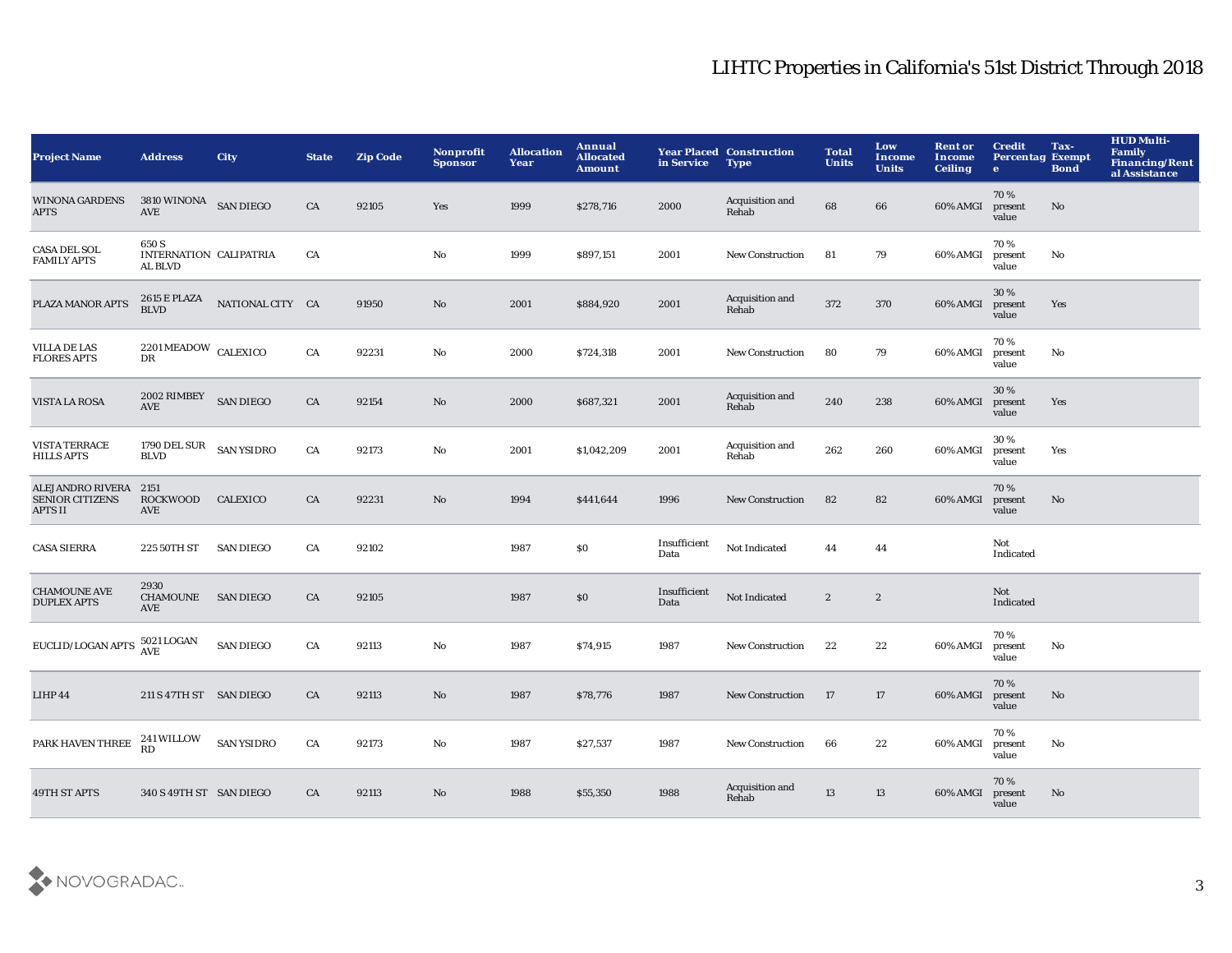| <b>Project Name</b>                      | <b>Address</b>                                | <b>City</b>      | <b>State</b> | <b>Zip Code</b> | Nonprofit<br><b>Sponsor</b> | <b>Allocation</b><br>Year | Annual<br><b>Allocated</b><br><b>Amount</b> | in Service | <b>Year Placed Construction</b><br><b>Type</b> | <b>Total</b><br><b>Units</b> | Low<br>Income<br><b>Units</b> | <b>Rent or</b><br>Income<br><b>Ceiling</b> | <b>Credit</b><br><b>Percentag Exempt</b><br>$\bullet$ | Tax-<br><b>Bond</b> | HUD Multi-<br><b>Family</b><br><b>Financing/Rent</b><br>al Assistance |
|------------------------------------------|-----------------------------------------------|------------------|--------------|-----------------|-----------------------------|---------------------------|---------------------------------------------|------------|------------------------------------------------|------------------------------|-------------------------------|--------------------------------------------|-------------------------------------------------------|---------------------|-----------------------------------------------------------------------|
| CITRUS POINTE APTS 694 N THIRD<br>П.     | ${\cal S}{\cal T}$                            | <b>BRAWLEY</b>   | CA           | 92227           | No                          | 1988                      | \$89,304                                    | 1988       | <b>New Construction</b>                        | 50                           | 50                            | 60% AMGI                                   | 70%<br>present<br>value                               | No                  |                                                                       |
| <b>SALTON VILLAGE</b><br><b>APTS II</b>  | 1524 C ST                                     | <b>BRAWLEY</b>   | CA           | 92227           | No                          | 1988                      | \$63,617                                    | 1988       | <b>New Construction</b>                        | 30                           | 30                            | 60% AMGI                                   | 70%<br>present<br>value                               | No                  |                                                                       |
| <b>GRANT SQUARE</b>                      | 2675 MARKET<br><b>ST</b>                      | <b>SAN DIEGO</b> | CA           | 92102           | $\mathbf{N}\mathbf{o}$      | 1989                      | \$56,794                                    | 1989       | Acquisition and<br>Rehab                       | 14                           | 14                            | 60% AMGI                                   | 70%<br>present<br>value                               | No                  |                                                                       |
| CORONADO<br>TERRACE                      | 1151 25TH ST                                  | <b>SAN DIEGO</b> | CA           | 92154           | No                          | 2001                      | \$1,015,735                                 | 2001       | Acquisition and<br>Rehab                       | 312                          | 310                           | 60% AMGI                                   | 30%<br>present<br>value                               | Yes                 |                                                                       |
| PARKSIDE APTS                            | <b>4010 PARK</b><br><b>HAVEN CT</b>           | <b>SAN DIEGO</b> | CA           | 92113           | No                          | 2001                      | \$106,639                                   | 2001       | Acquisition and<br>Rehab                       | 40                           | 39                            | 60% AMGI                                   | 30%<br>present<br>value                               | Yes                 |                                                                       |
| <b>BRAWLEY FAMILY</b><br><b>APTS</b>     | 1690 C ST                                     | <b>BRAWLEY</b>   | CA           | 92227           | No                          | 2001                      | \$921,716                                   | 2002       | <b>New Construction</b>                        | 80                           | 79                            | 60% AMGI                                   | 70%<br>present<br>value                               | No                  |                                                                       |
| <b>CASA PULETA APTS</b>                  | 1445 S 45TH ST SAN DIEGO                      |                  | CA           | 92113           | No                          | 2002                      | \$866,603                                   | 2002       | <b>New Construction</b>                        | 54                           | 53                            | 60% AMGI                                   | 70%<br>present<br>value                               | No                  |                                                                       |
| EL CENTRO SENIOR<br><b>VILLAS</b>        | 515 PARK AVE EL CENTRO                        |                  | CA           | 92243           | No                          | 2000                      | \$825,812                                   | 2002       | New Construction                               | 81                           | 80                            | 60% AMGI                                   | 70%<br>present<br>value                               | No                  |                                                                       |
| <b>HARBOR VIEW</b><br><b>VILLAS</b>      | 404 47TH ST                                   | <b>SAN DIEGO</b> | CA           | 92102           | No                          | 2001                      | \$201,851                                   | 2002       | Acquisition and<br>Rehab                       | 60                           | 59                            | 60% AMGI                                   | 30%<br>present<br>value                               | Yes                 |                                                                       |
| HOLLYWOOD PALMS 4372 HOME<br><b>APTS</b> | <b>AVE</b>                                    | <b>SAN DIEGO</b> | CA           | 92105           | No                          | 2003                      | \$671,243                                   | 2002       | <b>New Construction</b>                        | 94                           | 93                            | 60% AMGI                                   | 30%<br>present<br>value                               | Yes                 |                                                                       |
| <b>BELLA VISTA APTS IV</b>               | 4742 SOLOLA<br>AVE                            | <b>SAN DIEGO</b> | CA           | 92113           | No                          | 2001                      | \$456,795                                   | 2002       | Acquisition and<br>Rehab                       | 170                          | 169                           | 60% AMGI                                   | 30%<br>present<br>value                               | Yes                 |                                                                       |
| VICTORIA MANOR<br><b>SENIOR APRA</b>     | 1113 RANCHO<br><b>FRONTERA</b><br>AVE         | <b>CALEXICO</b>  | CA           | 92231           | No                          | 2000                      | \$827,575                                   | 2002       | <b>New Construction</b>                        | 80                           | 79                            | 60% AMGI                                   | 70%<br>present<br>value                               | No                  |                                                                       |
| <b>MESA FAMILY APTS</b>                  | $2065\,\mathrm{AVENIDA}$ SAN DIEGO DEL MEXICO |                  | CA           | 92154           | No                          | 2001                      | \$587,333                                   | 2002       | <b>New Construction</b>                        | 42                           | 41                            | 60% AMGI                                   | 70%<br>present<br>value                               | No                  |                                                                       |

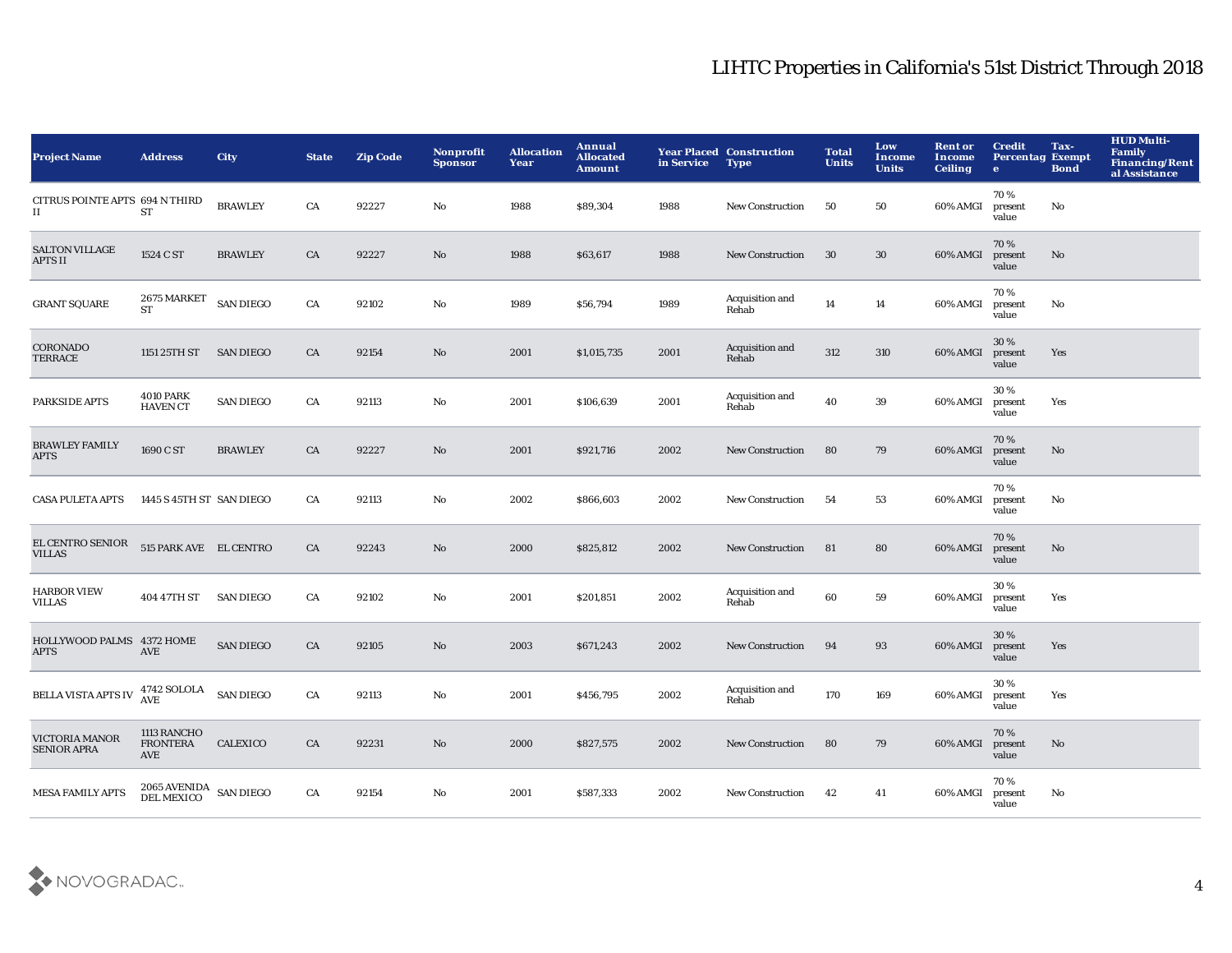| <b>Project Name</b>                                               | <b>Address</b>                                 | <b>City</b>        | <b>State</b> | <b>Zip Code</b> | <b>Nonprofit</b><br><b>Sponsor</b> | <b>Allocation</b><br>Year | Annual<br><b>Allocated</b><br><b>Amount</b> | in Service | <b>Year Placed Construction</b><br><b>Type</b> | <b>Total</b><br><b>Units</b> | Low<br><b>Income</b><br><b>Units</b> | <b>Rent or</b><br><b>Income</b><br><b>Ceiling</b> | <b>Credit</b><br><b>Percentag Exempt</b><br>$\bullet$ | Tax-<br><b>Bond</b> | <b>HUD Multi-</b><br>Family<br><b>Financing/Rent</b><br>al Assistance |
|-------------------------------------------------------------------|------------------------------------------------|--------------------|--------------|-----------------|------------------------------------|---------------------------|---------------------------------------------|------------|------------------------------------------------|------------------------------|--------------------------------------|---------------------------------------------------|-------------------------------------------------------|---------------------|-----------------------------------------------------------------------|
| <b>VILLA LARA APTS</b>                                            | 2372 MYRTLE<br>RD                              | <b>IMPERIAL</b>    | CA           | 92251           | No                                 | 2001                      | \$934,673                                   | 2002       | <b>New Construction</b>                        | 80                           | 79                                   | 60% AMGI                                          | 70%<br>present<br>value                               | No                  |                                                                       |
| <b>GRANT HEIGHTS</b><br><b>PARK APTS</b>                          | 2651 J ST                                      | <b>SAN DIEGO</b>   | CA           | 92102           | $\mathbf{N}\mathbf{o}$             | 2001                      | \$141,897                                   | 2002       | Acquisition and<br>Rehab                       | 28                           | 27                                   | 60% AMGI                                          | 70%<br>present<br>value                               | No                  |                                                                       |
| DE ANZA HOTEL                                                     | $233\,\mathrm{E}\,\mathrm{FOURTH}$ CALEXICO ST |                    | CA           | 92231           | No                                 | 1996                      | \$477,522                                   | 1998       | Acquisition and<br>Rehab                       | 94                           | 94                                   | 60% AMGI                                          | 70%<br>present<br>value                               | No                  |                                                                       |
| PARK VILLAS APTS                                                  | 817 ETA ST                                     | NATIONAL CITY CA   |              | 91950           | No                                 | 1997                      | \$393,380                                   | 1998       | Acquisition and<br>Rehab                       | 268                          | 268                                  | 60% AMGI                                          | 30%<br>present<br>value                               | Yes                 |                                                                       |
| RIO VISTA APTS (SAN 1180 W SAN<br>YSIDRO)                         | YSIDRO BLVD                                    | <b>SAN YSIDRO</b>  | CA           | 92173           | $\mathbf{N}\mathbf{o}$             | 1998                      | \$387,975                                   | 1998       | Acquisition and<br>Rehab                       | 158                          | 158                                  | 60% AMGI                                          | 30%<br>present<br>value                               | Yes                 |                                                                       |
| EL CENTRO SENIOR 579 PARK AVE EL CENTRO<br><b>VILLAS PHASE II</b> |                                                |                    | ${\rm CA}$   | 92243           | $\mathbf{N}\mathbf{o}$             | 2009                      | \$10,000                                    | 2009       | <b>New Construction</b>                        | 20                           | 20                                   | 60% AMGI                                          | 70%<br>present<br>value                               | No                  |                                                                       |
| IMPERIAL GARDENS 1798 W EUCLID EL CENTRO<br><b>FAMILY APTS</b>    | <b>AVE</b>                                     |                    | CA           | 92243           | No                                 | 2007                      | \$1,142,750                                 | 2009       | <b>New Construction</b>                        | 77                           | 76                                   | 60% AMGI                                          | 70%<br>present<br>value                               | No                  |                                                                       |
| LA ENTRADA FAMILY I <sup>1755</sup> LOGAN                         |                                                | <b>SAN DIEGO</b>   | CA           | 92113           | $\mathbf{N}\mathbf{o}$             | 2007                      | \$2,000,000                                 | 2009       | <b>New Construction</b>                        | 85                           | 84                                   | 60% AMGI                                          | 70%<br>present<br>value                               | No                  |                                                                       |
| <b>LOS VECINOS APTS</b>                                           | 1501<br><b>BROADWAY</b>                        | <b>CHULA VISTA</b> | CA           | 91911           | Yes                                | 2007                      | \$962,888                                   | 2009       | <b>New Construction</b>                        | 42                           | 41                                   | 60% AMGI                                          | 70%<br>present<br>value                               | No                  |                                                                       |
| <b>LOS VIENTOS</b>                                                | $1629$ NATIONAL AVE $\,$ SAN DIEGO $\,$        |                    | ${\rm CA}$   | 92113           | No                                 | 2007                      | \$1,863,141                                 | 2009       | <b>New Construction</b>                        | 89                           | 88                                   | 60% AMGI                                          | 70%<br>present<br>value                               | No                  |                                                                       |
| MANZANILLA TERRAC 1586 I ST                                       |                                                | <b>BRAWLEY</b>     | CA           | 92227           | No                                 | 2007                      | \$1,060,548                                 | 2009       | <b>New Construction</b>                        | 69                           | 68                                   | 60% AMGI                                          | 70%<br>present<br>value                               | No                  |                                                                       |
| <b>BRISA DEL MAR</b><br><b>VILLAGE APTS</b>                       | 1689<br><b>BROADWAY</b>                        | <b>CHULA VISTA</b> | CA           | 91911           | $\mathbf{N}\mathbf{o}$             | 2003                      | \$699,288                                   | 2005       | <b>New Construction</b>                        | 106                          | 105                                  | 60% AMGI                                          | 30%<br>present<br>value                               | Yes                 |                                                                       |
| <b>TRES PALMAS</b><br><b>VILLAGE</b>                              | 1631 MALAN ST BRAWLEY                          |                    | CA           | 92227           | No                                 | 1990                      | \$98,141                                    | 1990       | Acquisition and<br>Rehab                       | 55                           | 55                                   | 60% AMGI                                          | 70%<br>present<br>value                               | No                  |                                                                       |
|                                                                   |                                                |                    |              |                 |                                    |                           |                                             |            |                                                |                              |                                      |                                                   |                                                       |                     |                                                                       |

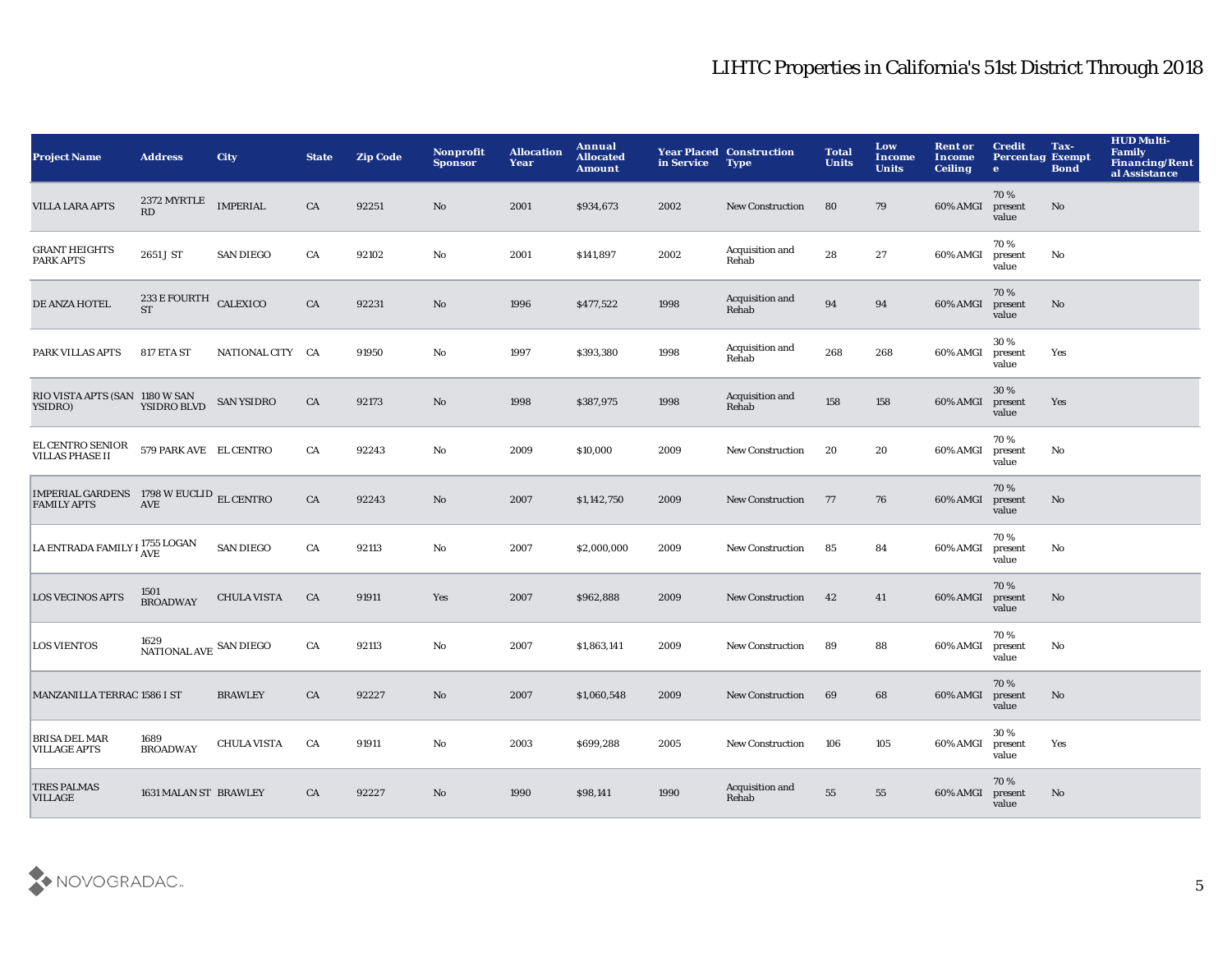| <b>Project Name</b>                          | <b>Address</b>                                                                   | <b>City</b>        | <b>State</b> | <b>Zip Code</b> | Nonprofit<br><b>Sponsor</b> | <b>Allocation</b><br>Year | Annual<br><b>Allocated</b><br><b>Amount</b> | in Service | <b>Year Placed Construction</b><br><b>Type</b> | <b>Total</b><br><b>Units</b> | Low<br>Income<br><b>Units</b> | <b>Rent or</b><br><b>Income</b><br><b>Ceiling</b> | <b>Credit</b><br><b>Percentag Exempt</b><br>$\bullet$ | Tax-<br><b>Bond</b> | <b>HUD Multi-</b><br><b>Family</b><br><b>Financing/Rent</b><br>al Assistance |
|----------------------------------------------|----------------------------------------------------------------------------------|--------------------|--------------|-----------------|-----------------------------|---------------------------|---------------------------------------------|------------|------------------------------------------------|------------------------------|-------------------------------|---------------------------------------------------|-------------------------------------------------------|---------------------|------------------------------------------------------------------------------|
| <b>GRANGER</b><br><b>APARTMENTS</b>          | 2700 E 8TH<br><b>STREET</b>                                                      | NATIONAL CITY CA   |              | 91950           | Yes                         | 2015                      | \$1,500,181                                 | 2017       | Acquisition and<br>Rehab                       | 180                          | 178                           | 60% AMGI                                          | 30%<br>present<br>value                               |                     | Yes                                                                          |
| <b>OUCHI COURTYARDS</b>                      | $5003\,\mathrm{IMPERIAL}$ SAN DIEGO AVENUE                                       |                    | ${\rm CA}$   | 92113           | $\mathbf {No}$              | 2015                      | \$868,089                                   | 2017       | New Construction                               | 45                           | 43                            | 60% AMGI                                          | 70%<br>present<br>value                               |                     | No                                                                           |
| <b>TOWN AND</b><br><b>COUNTRY</b>            | 4015, 4030,<br>4045, 4060,<br>4065, 4066,<br>4072-4092.<br>AND 4075-4091         | <b>SAN DIEGO</b>   | CA           | 92113           | $\mathbf{No}$               | 2017                      | \$1,437,656                                 | 2017       | Acquisition and<br>Rehab                       | 145                          | 143                           | 60% AMGI                                          | 30%<br>present<br>value                               |                     | $_{\rm No}$                                                                  |
| <b>PALOMAR APTS</b>                          | 171 PALOMAR<br><b>ST</b>                                                         | <b>CHULA VISTA</b> | CA           | 91911           | Yes                         | 2008                      | \$671,402                                   | 2009       | Acquisition and<br>Rehab                       | 168                          | 167                           | 60% AMGI                                          | 30 %<br>present<br>value                              | Yes                 | Yes                                                                          |
| ARBOR VILLAGE APTS $_{\rm AVE}^{4914}$ LOGAN |                                                                                  | <b>SAN DIEGO</b>   | ${\rm CA}$   | 92113           | Yes                         | 2009                      | \$1,109,117                                 | 2010       | Acquisition and<br>Rehab                       | 112                          | 111                           | 60% AMGI                                          | <b>Both 30%</b><br>and 70%<br>present<br>value        | $\mathbf {No}$      |                                                                              |
| <b>DAWSON AVENUE</b><br><b>SENIOR APTS</b>   | 4321 52ND ST SAN DIEGO                                                           |                    | CA           | 92115           | $\mathbf{N}\mathbf{o}$      | 2008                      | \$1,559,539                                 | 2010       | <b>New Construction</b>                        | 88                           | 87                            | 60% AMGI                                          | 70%<br>present<br>value                               | $\mathbf{No}$       | $\mathbf{N}\mathbf{o}$                                                       |
| EL PEDREGAL APTS                             | 104 AVERIL RD SAN YSIDRO                                                         |                    | CA           | 92173           | No                          | 2008                      | \$1,097,224                                 | 2010       | <b>New Construction</b>                        | 45                           | 44                            | 60% AMGI                                          | 70%<br>present<br>value                               | No                  |                                                                              |
| <b>GOLDEN AGE</b><br><b>GARDEN</b>           | 740 S 36TH ST SAN DIEGO                                                          |                    | CA           | 92113           |                             | 2009                      | \$0\$                                       | 2010       | Acquisition and<br>Rehab                       | 76                           | 75                            | 60% AMGI                                          | 30%<br>present<br>value                               | Yes                 |                                                                              |
| <b>SONTERRA APTS</b>                         | $250\,\mathrm{S}$ EASTERN $_{\mathrm{BRAWLEY}}$<br>$\operatorname{\mathbf{AVE}}$ |                    | ${\rm CA}$   | 92227           | $\mathbf{No}$               | 2004                      | \$1,035,162                                 | 2006       | <b>New Construction</b>                        | 54                           | 53                            | 60% AMGI                                          | 70%<br>present<br>value                               | No                  |                                                                              |
| <b>CREEKSIDE TRAILS</b>                      | 2129<br>CORONADO<br>AVE                                                          | <b>SAN DIEGO</b>   | CA           | 92154           | No                          | 2004                      | \$893,559                                   | 2006       | <b>New Construction</b>                        | 50                           |                               | 49 60% AMGI                                       | 70%<br>present<br>value                               | $\mathbf{No}$       |                                                                              |
| BEYER COURTYARD AI $^{3412}_{\rm BLVD}$      |                                                                                  | <b>SAN DIEGO</b>   | CA           | 92173           | $\mathbf{No}$               | 2004                      | \$622,273                                   | 2006       | <b>New Construction</b>                        | 60                           | 59                            | 60% AMGI                                          | 30%<br>present<br>value                               | Yes                 |                                                                              |
| <b>LAS SERENAS APTS</b>                      | 4352 DELTA ST SAN DIEGO                                                          |                    | CA           | 92113           | No                          | 2005                      | \$331,493                                   | 2006       | Acquisition and<br>Rehab                       | 72                           | 107                           | 60% AMGI                                          | 30 %<br>present<br>value                              | Yes                 |                                                                              |
| <b>BRAWLEY PIONEERS A</b>                    | 235 N BEST<br><b>AVE</b>                                                         | <b>BRAWLEY</b>     | CA           | 92227           | Yes                         | 2010                      | \$1,172,784                                 | 2011       | <b>New Construction</b>                        | 76                           | 75                            | 60% AMGI                                          | 70%<br>present<br>value                               | No                  |                                                                              |

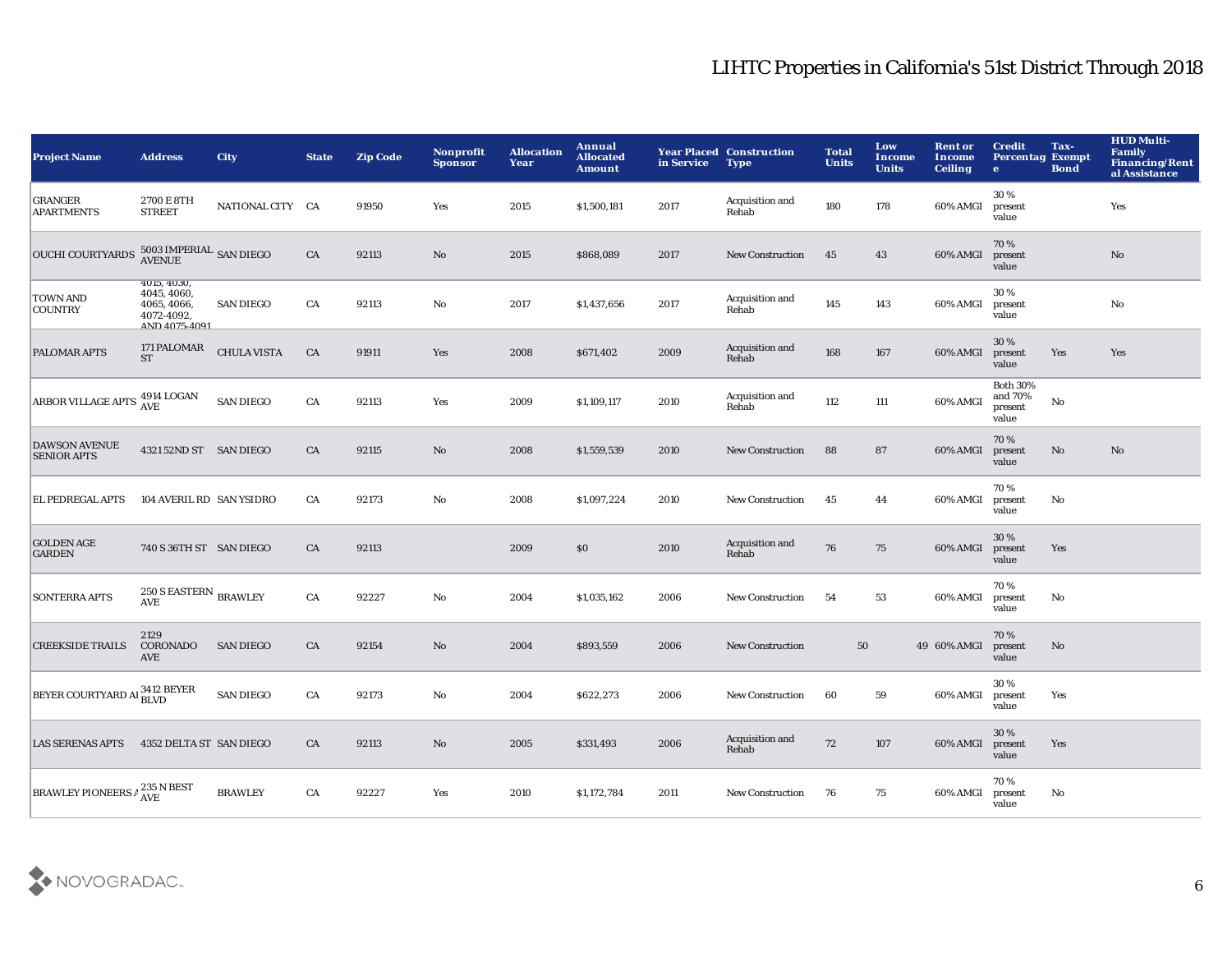| <b>Project Name</b>                                  | <b>Address</b>                                     | <b>City</b>        | <b>State</b> | <b>Zip Code</b> | Nonprofit<br><b>Sponsor</b> | <b>Allocation</b><br>Year | Annual<br><b>Allocated</b><br><b>Amount</b> | in Service | <b>Year Placed Construction</b><br><b>Type</b> | <b>Total</b><br><b>Units</b> | Low<br><b>Income</b><br><b>Units</b> | <b>Rent or</b><br>Income<br><b>Ceiling</b> | <b>Credit</b><br><b>Percentag Exempt</b><br>$\bullet$ | Tax-<br><b>Bond</b>    | <b>HUD Multi-</b><br><b>Family</b><br><b>Financing/Rent</b><br>al Assistance |
|------------------------------------------------------|----------------------------------------------------|--------------------|--------------|-----------------|-----------------------------|---------------------------|---------------------------------------------|------------|------------------------------------------------|------------------------------|--------------------------------------|--------------------------------------------|-------------------------------------------------------|------------------------|------------------------------------------------------------------------------|
| CALEXICO ANDRADE 1080 MEADOW CALEXICO<br><b>APTS</b> | DR                                                 |                    | CA           | 92231           | Yes                         | 2010                      | \$711,834                                   | 2011       | <b>New Construction</b>                        | 52                           | 51                                   | 60% AMGI                                   | 70%<br>present<br>value                               | No                     |                                                                              |
| AUBURN PARK APTS                                     | 5135<br>UNIVERSITY SAN DIEGO<br><b>AVE</b>         |                    | CA           | 92105           | $\mathbf {No}$              | 2005                      | \$1,358,894                                 | 2007       | New Construction                               | 69                           | 67                                   | 60% AMGI                                   | 70%<br>present<br>value                               | $\mathbf{N}\mathbf{o}$ |                                                                              |
| CITY HEIGHTS SENIOI 4065 43RD ST SAN DIEGO           |                                                    |                    | ${\rm CA}$   | 92105           | $\mathbf{No}$               | 2005                      | \$1,999,198                                 | 2007       | <b>New Construction</b>                        | 151                          |                                      | 150 60% AMGI                               | 70%<br>present<br>value                               | No                     |                                                                              |
| COLINA PARK NORTH $^{4333}_{AVE}$ DAWSON SAN DIEGO   |                                                    |                    | ${\rm CA}$   | 92115           | No                          | 2007                      | \$238,098                                   | 2007       | Acquisition and<br>Rehab                       | 64                           | 63                                   | 60% AMGI                                   | 30%<br>present<br>value                               | Yes                    |                                                                              |
| <b>DEL SOL APTS</b>                                  | $3606$ DEL SOL $$\sf{SAN}\:\sf{DIEGO}$$            |                    | CA           | 92154           | No                          | 2006                      | \$759,564                                   | 2007       | Acquisition and<br>Rehab                       | 91                           | 92                                   | 60% AMGI                                   | 30%<br>present<br>value                               | Yes                    |                                                                              |
| SENIORS ON BROADW 845<br>BROADWAY                    |                                                    | <b>CHULA VISTA</b> | CA           | 91911           | No                          | 2004                      | \$605,930                                   | 2007       | <b>New Construction</b>                        | 42                           | 41                                   | 50% AMGI                                   | 70%<br>present<br>value                               | No                     |                                                                              |
| <b>RIVERWALK APTS</b><br>(SAN DIEGO)                 | 1194<br>HOLLISTER ST SAN DIEGO                     |                    | CA           | 92154           | $\mathbf{No}$               | 2009                      | \$846,150                                   | 2011       | <b>New Construction</b>                        | 50                           | 49                                   | 60% AMGI                                   | 70%<br>present<br>value                               | No                     |                                                                              |
| <b>VERBENA FAMILY</b><br>APTS                        | <b>3774 BEYER</b><br><b>BLVD</b>                   | <b>SAN YSIDRO</b>  | CA           | 92173           | No                          | 2009                      | \$1,991,857                                 | 2011       | New Construction                               | 80                           | 79                                   | 60% AMGI                                   | 70%<br>present<br>value                               | No                     |                                                                              |
| VISTA GRANDE                                         | 5425 SANTA<br>MARGARITA<br><b>ST</b>               | <b>SAN DIEGO</b>   | CA           | 92114           | Yes                         | 2010                      | \$641,105                                   | 2011       | Acquisition and<br>Rehab                       | 49                           | 48                                   | 60% AMGI                                   | 70%<br>present<br>value                               | $\mathbf{N}\mathbf{o}$ | $\mathbf{N}\mathbf{o}$                                                       |
| <b>ESTRELLA DEL</b><br><b>MERCADO</b>                | 1985<br>NATIONAL AVE $\,$ SAN DIEGO $\,$           |                    | CA           | 92113           | Yes                         | 2010                      | \$2,048,936                                 | 2012       | <b>New Construction</b>                        | 91                           | 91                                   | 60% AMGI                                   | 70%<br>present<br>value                               | No                     | No                                                                           |
| VILLA DEL ESTE APTS 1100 AVENIDA CALEXICO            |                                                    |                    | CA           | 92231           | $\mathbf{No}$               | 2006                      | \$345,246                                   | 2007       | Acquisition and<br>Rehab                       | 100                          | 99                                   | 60% AMGI                                   | 30%<br>present<br>value                               | Yes                    |                                                                              |
| <b>VILLA DORADO</b>                                  | $1081\,\mathrm{MEADOW}$ $\,$ CALEXICO<br><b>DR</b> |                    | ${\rm CA}$   | 92231           | No                          | 2006                      | \$648,643                                   | 2007       | <b>New Construction</b>                        | 80                           | 79                                   | 60% AMGI                                   | 30%<br>present<br>value                               | Yes                    |                                                                              |
| <b>VILLA PALOMA</b>                                  | 15 W HAWK ST HEBER                                 |                    | CA           | 92249           | No                          | 2006                      | \$614,605                                   | 2007       | <b>New Construction</b>                        | 72                           | 71                                   | 60% AMGI                                   | 30%<br>present<br>value                               | Yes                    |                                                                              |

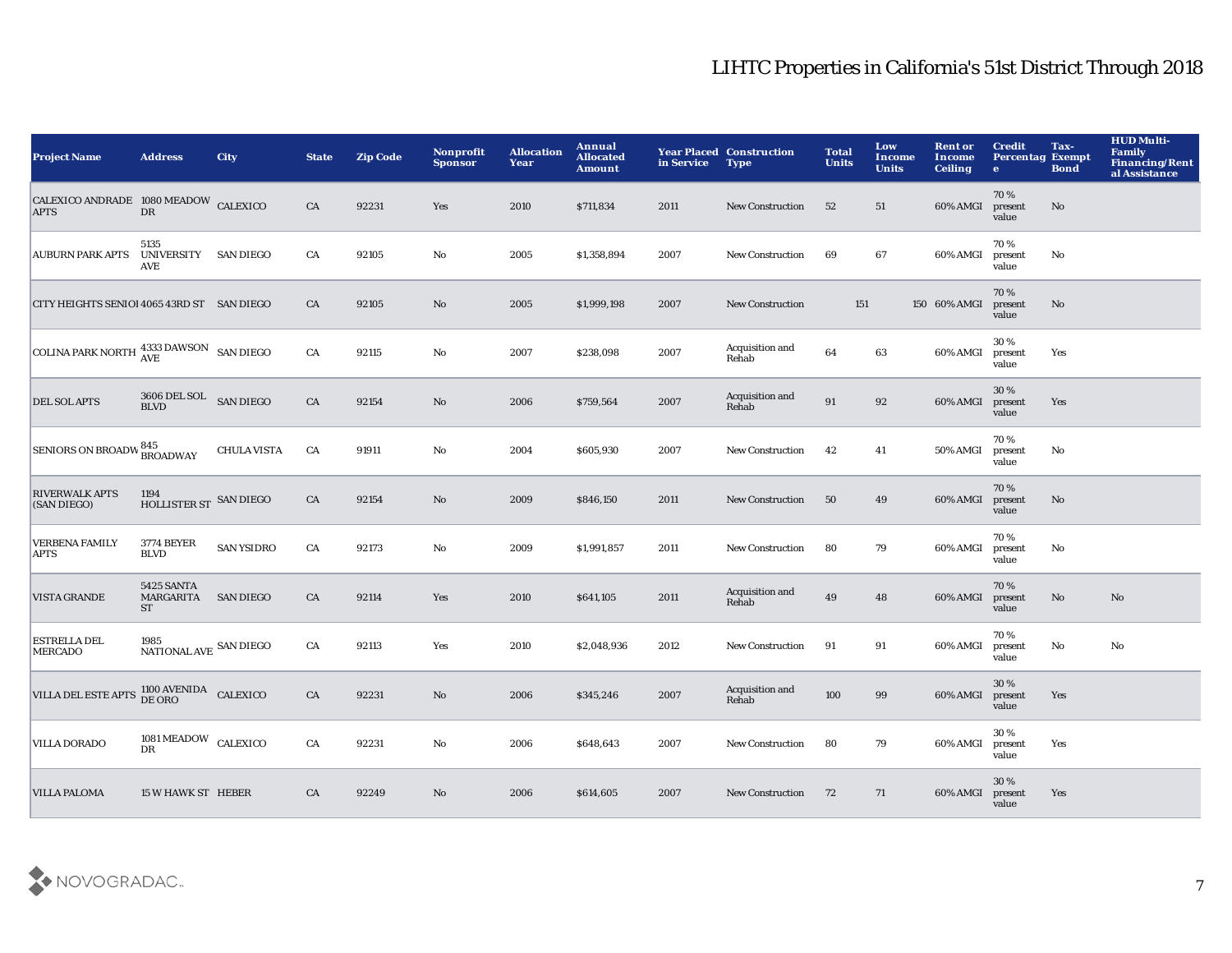| <b>Project Name</b>                                                        | <b>Address</b>                     | <b>City</b>        | <b>State</b> | <b>Zip Code</b> | Nonprofit<br><b>Sponsor</b> | <b>Allocation</b><br>Year | Annual<br><b>Allocated</b><br><b>Amount</b> | in Service | <b>Year Placed Construction</b><br><b>Type</b> | <b>Total</b><br><b>Units</b> | Low<br><b>Income</b><br><b>Units</b> | <b>Rent or</b><br>Income<br><b>Ceiling</b> | <b>Credit</b><br><b>Percentag Exempt</b><br>$\bullet$ | Tax-<br><b>Bond</b>    | <b>HUD Multi-</b><br><b>Family</b><br><b>Financing/Rent</b><br>al Assistance |
|----------------------------------------------------------------------------|------------------------------------|--------------------|--------------|-----------------|-----------------------------|---------------------------|---------------------------------------------|------------|------------------------------------------------|------------------------------|--------------------------------------|--------------------------------------------|-------------------------------------------------------|------------------------|------------------------------------------------------------------------------|
| <b>REDWOOD VILLA</b>                                                       | 3060 53RD ST SAN DIEGO             |                    | CA           | 92105           |                             | 2007                      | \$457,845                                   | 2008       | Acquisition and<br>Rehab                       | 92                           | 90                                   | 60% AMGI                                   | 30 %<br>present<br>value                              | Yes                    |                                                                              |
| <b>GATEWAY FAMILY</b><br><b>APTS I</b>                                     | 1605 LOGAN<br>AVE                  | <b>SAN DIEGO</b>   | ${\rm CA}$   | 92113           | $\mathbf {No}$              | 2005                      | \$859,625                                   | 2008       | New Construction                               | 42                           | 41                                   | 60% AMGI                                   | 70%<br>present<br>value                               | $\mathbf{N}\mathbf{o}$ |                                                                              |
| DE ANZA APTS II                                                            | 444<br><b>ROCKWOOD</b><br>AVE      | CALEXICO           | ${\rm CA}$   | 92231           | Yes                         | 2011                      | \$365,224                                   | 2012       | New Construction                               | 54                           |                                      | 53 60% AMGI                                | 30%<br>present<br>value                               | Yes                    | No                                                                           |
| <b>LAS BRISAS</b>                                                          | 2001 N<br><b>EIGHTH ST</b>         | EL CENTRO          | CA           | 92243           | Yes                         | 2011                      | \$538,591                                   | 2012       | <b>New Construction</b>                        | 73                           | 71                                   | 60% AMGI                                   | 30%<br>present<br>value                               | Yes                    | Yes                                                                          |
| $\boxed{\textbf{OXFORD TERRACE AP}^{\text{555}}_{\text{ST}}\text{OXFORD}}$ |                                    | <b>CHULA VISTA</b> | CA           | 91911           |                             | 2007                      | \$265,931                                   | 2008       | Acquisition and<br>Rehab                       | 132                          | 105                                  | 60% AMGI                                   | 30%<br>present<br>value                               | Yes                    |                                                                              |
| PLAZA CITY APTS                                                            | <b>1535 E PLAZA</b><br><b>BLVD</b> | NATIONAL CITY CA   |              | 91950           | $\rm\thinspace No$          | 2006                      | \$1,135,833                                 | 2008       | New Construction                               | 80                           | 79                                   | 60% AMGI                                   | 70%<br>present<br>value                               | $\mathbf{No}$          |                                                                              |
| <b>SEA BREEZE</b><br><b>GARDENS APTS</b>                                   | 4888 LOGAN<br>AVE                  | <b>SAN DIEGO</b>   | ${\rm CA}$   | 92113           |                             | 2007                      | \$1,217,785                                 | 2008       | Acquisition and<br>Rehab                       | 268                          | 267                                  | 60% AMGI                                   | 30%<br>present<br>value                               | Yes                    |                                                                              |
| VALLE DEL SOL APTS 1605 C ST                                               |                                    | <b>BRAWLEY</b>     | CA           | 92227           | $\mathbf{N}\mathbf{o}$      | 2006                      | \$889,787                                   | 2008       | New Construction                               | 72                           | 70                                   | 60% AMGI                                   | 70%<br>present<br>value                               | No                     |                                                                              |
| <b>VILLA ESPERANZA</b>                                                     | 651 E BONITA<br>PL                 | CALIPATRIA         | ${\rm CA}$   | 92233           |                             | 2007                      | \$494,673                                   | 2008       | <b>New Construction</b>                        | 72                           | 71                                   | 60% AMGI                                   | 30%<br>present<br>value                               | Yes                    |                                                                              |
| <b>VILLA NUEVA APTS</b><br>(SAN YSIDRO)                                    | <b>3604 BEYER</b><br><b>BLVD</b>   | <b>SAN YSIDRO</b>  | CA           | 92173           |                             | 2007                      | \$2,548,971                                 | 2008       | Acquisition and<br>Rehab                       | 398                          | 395                                  | 60% AMGI                                   | 30 %<br>present<br>value                              | Yes                    |                                                                              |
| <b>NILAND APTS</b>                                                         | 17 W FOURTH<br><b>ST</b>           | <b>NILAND</b>      | CA           |                 |                             | 2008                      | \$105,552                                   | 2009       | Acquisition and<br>Rehab                       | 38                           | 37                                   | 60% AMGI                                   | 30%<br>present<br>value                               | Yes                    |                                                                              |
| BEACHWIND COURT 624 12TH ST                                                |                                    | IMPERIAL BEACH CA  |              | 91932           | No                          | 2008                      | \$132,166                                   | 2009       | Acquisition and<br>Rehab                       | 15                           | 15                                   | 60% AMGI                                   | 30 %<br>present<br>value                              | Yes                    | No                                                                           |
| <b>SPRING &amp; ENCINO</b><br><b>VILLAGE APTS</b>                          | 402 S<br><b>EASTERN AVE</b>        | <b>BRAWLEY</b>     | CA           | 92227           | No                          | 2004                      | \$178,739                                   | 2004       | Acquisition and<br>Rehab                       | 96                           | 95                                   | 60% AMGI                                   | 30%<br>present<br>value                               | Yes                    |                                                                              |

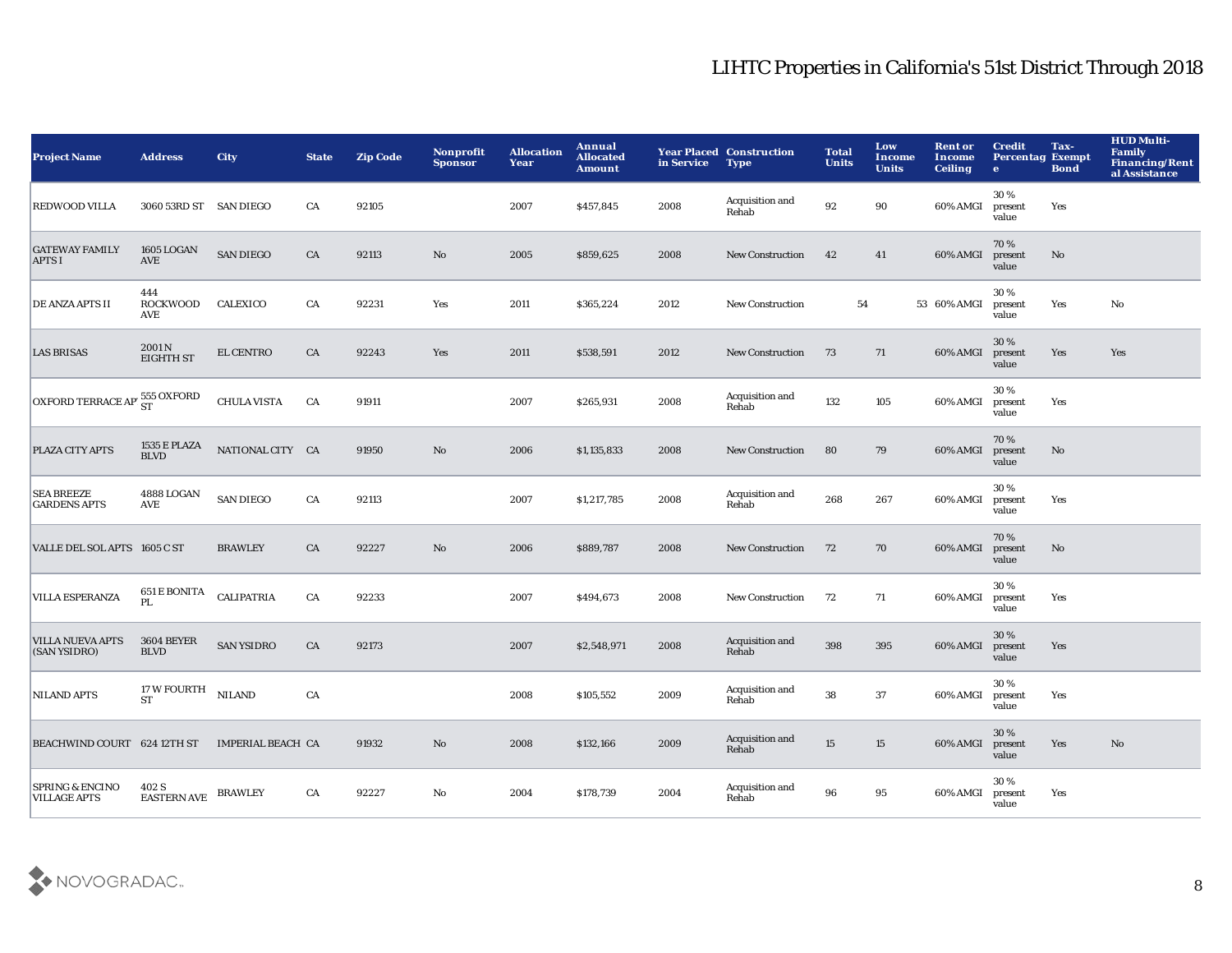| <b>Project Name</b>                                      | <b>Address</b>                                           | <b>City</b>                     | <b>State</b> | <b>Zip Code</b> | Nonprofit<br><b>Sponsor</b> | <b>Allocation</b><br>Year | Annual<br><b>Allocated</b><br><b>Amount</b> | in Service | <b>Year Placed Construction</b><br><b>Type</b> | <b>Total</b><br><b>Units</b> | Low<br>Income<br><b>Units</b> | <b>Rent or</b><br>Income<br><b>Ceiling</b> | <b>Credit</b><br><b>Percentag Exempt</b><br>$\bullet$ | Tax-<br><b>Bond</b> | <b>HUD Multi-</b><br><b>Family</b><br><b>Financing/Rent</b><br>al Assistance |
|----------------------------------------------------------|----------------------------------------------------------|---------------------------------|--------------|-----------------|-----------------------------|---------------------------|---------------------------------------------|------------|------------------------------------------------|------------------------------|-------------------------------|--------------------------------------------|-------------------------------------------------------|---------------------|------------------------------------------------------------------------------|
| <b>POST</b>                                              |                                                          | 1252 PALM AVE IMPERIAL BEACH CA |              | 91932           | No                          | 2011                      | \$247,248                                   | 2013       | <b>New Construction</b>                        | 30                           | 29                            | 60% AMGI                                   | 30%<br>present<br>value                               | Yes                 | No                                                                           |
| CALEXICO VILLAGE / 1140 HEBER<br><b>HEBER II VILLAGE</b> | AVE                                                      | <b>HEBER</b>                    | ${\rm CA}$   | 92249           | $\mathbf{No}$               | 1989                      | \$52,264                                    | 2009       | Acquisition and<br>Rehab                       | 24                           | 24                            | 60% AMGI                                   | 70%<br>present<br>value                               | No                  |                                                                              |
| <b>BRAWLEY ELKS</b><br><b>SENIOR</b>                     | 995 WILLARD<br><b>AVE</b>                                | <b>BRAWLEY</b>                  | CA           | 92227           | $\mathbf {No}$              | 2004                      | \$412,212                                   | 2005       | <b>New Construction</b>                        | 81                           | 80                            | 60% AMGI                                   | 30%<br>present<br>value                               | Yes                 |                                                                              |
| <b>BRAWLEY GARDENS 221 BEST RD</b>                       |                                                          | <b>BRAWLEY</b>                  | CA           | 92227           | No                          | 2004                      | \$484,578                                   | 2005       | <b>New Construction</b>                        | -81                          | 80                            | 60% AMGI                                   | 30%<br>present<br>value                               | Yes                 |                                                                              |
| <b>HEBER FAMILY APTS</b>                                 | 1137<br>DOGWOOD RD HEBER                                 |                                 | CA           | 92249           | No                          | 2004                      | \$548,663                                   | 2005       | <b>New Construction</b>                        | 81                           | 80                            | 60% AMGI                                   | 30%<br>present<br>value                               | Yes                 |                                                                              |
| <b>JEAN C MCKINNEY</b><br><b>MANOR</b>                   | 5641 IMPERIAL SAN DIEGO<br>$\operatorname{\mathbf{AVE}}$ |                                 | ${\rm CA}$   | 92114           | No                          | 2003                      | \$562,511                                   | 2005       | <b>New Construction</b>                        | 50                           | 49                            | 60% AMGI                                   | 70%<br>present<br>value                               | No                  |                                                                              |
| <b>ORCHARD VIEW</b><br><b>APTS</b>                       | 950 E FIFTH ST HOLTVILLE                                 |                                 | CA           | 92250           | No                          | 2003                      | \$1,097,980                                 | 2005       | <b>New Construction</b>                        | 81                           | 80                            | 60% AMGI                                   | 70%<br>present<br>value                               | $\mathbf{No}$       |                                                                              |
| PLAZA SENIOR APTS                                        | 1755 W MAIN<br><b>ST</b>                                 | EL CENTRO                       | ${\rm CA}$   | 92243           | $\mathbf{No}$               | 2004                      | \$306,742                                   | 2005       | Acquisition and<br>Rehab                       | 172                          | 171                           | 60% AMGI                                   | 30%<br>present<br>value                               | Yes                 |                                                                              |
| DEL PRADO - DELTA 3878 BEYER<br><b>MANOR</b>             | <b>BLVD</b>                                              | <b>SAN DIEGO</b>                | CA           | 92173           | Yes                         | 2012                      | \$414,292                                   | 2013       | Acquisition and<br>Rehab                       | 82                           | 80                            | 60% AMGI                                   | 30 %<br>present<br>value                              | Yes                 | Yes                                                                          |
| <b>JUNIPER GARDENS</b><br><b>APTS</b>                    | 4251 JUNIPER<br><b>ST</b>                                | <b>SAN DIEGO</b>                | ${\rm CA}$   | 92105           | No                          | 2012                      | \$612,896                                   | 2013       | Acquisition and<br>Rehab                       | 40                           | 39                            | 60% AMGI                                   | <b>Both 30%</b><br>and 70%<br>present<br>value        | $\mathbf {No}$      | Yes                                                                          |
| <b>KNOX GLEN</b><br><b>TOWNHOMES</b>                     | 4770 LOGAN<br>AVE                                        | <b>SAN DIEGO</b>                | CA           | 92113           | Yes                         | 2012                      | \$318,902                                   | 2013       | <b>Both New</b><br>Construction and<br>A/R     | 54                           | 53                            | 60% AMGI                                   | 30%<br>present<br>value                               | Yes                 | $\mathbf{N}\mathbf{o}$                                                       |
| <b>CITY HEIGHTS TEN</b>                                  | 3830 43RD<br><b>STREET</b>                               | <b>SAN DIEGO</b>                | CA           | 92105           | Yes                         | 2013                      | \$495,817                                   | 2014       | Acquisition and<br>Rehab                       | 132                          | 129                           | 60% AMGI                                   | 30%<br>present<br>value                               | Yes                 | No                                                                           |
| CONGREGATIONAL<br><b>TOWER</b>                           | 288 F STREET CHULA VISTA                                 |                                 | CA           | 91910           | Yes                         | 2012                      | \$996,789                                   | 2014       | Acquisition and<br>Rehab                       | 186                          | 184                           | 60% AMGI                                   | 30 %<br>present<br>value                              | Yes                 | Yes                                                                          |

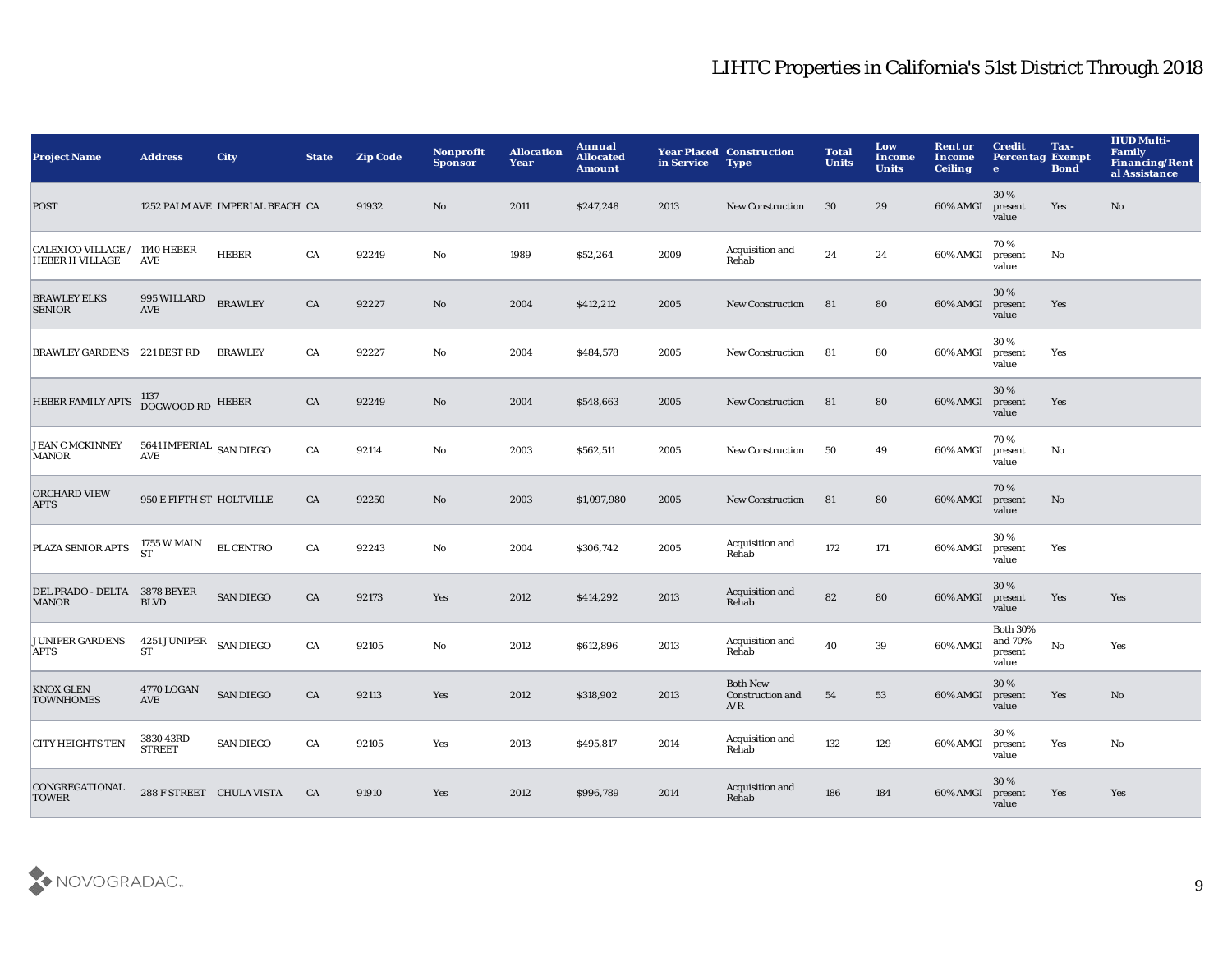| <b>Project Name</b>                                                                                                   | <b>Address</b>                                          | <b>City</b>                  | <b>State</b> | <b>Zip Code</b> | <b>Nonprofit</b><br><b>Sponsor</b> | <b>Allocation</b><br>Year | Annual<br><b>Allocated</b><br><b>Amount</b> | in Service | <b>Year Placed Construction</b><br><b>Type</b> | <b>Total</b><br><b>Units</b> | Low<br><b>Income</b><br><b>Units</b> | <b>Rent or</b><br>Income<br><b>Ceiling</b> | <b>Credit</b><br><b>Percentag Exempt</b><br>$\bullet$ | Tax-<br><b>Bond</b> | <b>HUD Multi-</b><br>Family<br><b>Financing/Rent</b><br>al Assistance |
|-----------------------------------------------------------------------------------------------------------------------|---------------------------------------------------------|------------------------------|--------------|-----------------|------------------------------------|---------------------------|---------------------------------------------|------------|------------------------------------------------|------------------------------|--------------------------------------|--------------------------------------------|-------------------------------------------------------|---------------------|-----------------------------------------------------------------------|
| <b>RIO VISTA</b><br><b>APARTMENTS</b>                                                                                 | 1190 WEST SAN<br>YSIDRO BLVD. SAN YSIDRO                |                              | CA           | 92173           | No                                 | 2014                      | \$936,583                                   | 2014       | Acquisition and<br>Rehab                       | 161                          | 159                                  | 60% AMGI                                   | 30%<br>present<br>value                               | Yes                 | No                                                                    |
| <b>GARDEN VILLAS (FKA 1260 THIRD</b><br><b>KIKU GARDENS)</b>                                                          | <b>AVENUE</b>                                           | <b>CHULA VISTA</b>           | CA           | 91911           | Yes                                | 2014                      | \$487,115                                   | 2014       | Acquisition and<br>Rehab                       | 100                          | 99                                   | 60% AMGI                                   | 30%<br>present<br>value                               | Yes                 | Yes                                                                   |
| PASEO AT COMM22<br>(FKA COMM22<br><b>FAMILY HOUSING)</b>                                                              | 2225<br>COMMERCIAL SAN DIEGO<br><b>STREET</b>           |                              | CA           | 92113           | Yes                                | 2012                      | \$1,875,963                                 | 2014       | <b>New Construction</b>                        | 130                          | 128                                  | 60% AMGI                                   | 30%<br>present<br>value                               | Yes                 | No                                                                    |
| <b>LAS PALMERAS</b>                                                                                                   | <b>470 WALL</b><br><b>ROAD</b>                          | <b>IMPERIAL</b>              | CA           | 92251           | Yes                                | 2014                      | \$790,978                                   | 2015       | <b>New Construction</b>                        | 56                           | 55                                   | 60% AMGI                                   | 70%<br>present<br>value                               | No                  | No                                                                    |
| <b>VILLA PRIMAVERA</b>                                                                                                | 1060<br><b>MEADOWS</b><br><b>DRIVE</b>                  | <b>CALEXICO</b>              | CA           | 92231           | No                                 | 2014                      | \$362,521                                   | 2015       | New Construction                               | 48                           | 47                                   | 60% AMGI                                   | 30%<br>present<br>value                               | Yes                 | No                                                                    |
| <b>INDEPENDENCE</b><br><b>POINT</b>                                                                                   | 373 S. WILLIE<br>JAMES JONES SAN DIEGO<br><b>AVENUE</b> |                              | CA           | 92113           | No                                 | 2014                      | \$491,964                                   | 2015       | <b>New Construction</b>                        | 32                           | 31                                   | 60% AMGI                                   | 30%<br>present<br>value                               | Yes                 | No                                                                    |
| <b>LOFTS ON LANDIS</b>                                                                                                | 240 LANDIS<br><b>AVENUE</b>                             | <b>CHULA VISTA</b>           | CA           | 91910           | Yes                                | 2013                      | \$1,248,257                                 | 2015       | <b>New Construction</b>                        | 33                           | 32                                   | 60% AMGI                                   | 70%<br>present<br>value                               | No                  | No                                                                    |
| <b>VICTORIA AT</b><br>COMM22 (FKA COMM BEARDSLEY<br>SENIOR)                                                           | 690<br><b>STREET</b>                                    | <b>SAN DIEGO</b>             | CA           | 92113           | Yes                                | 2013                      | \$950,451                                   | 2015       | <b>New Construction</b>                        | 70                           | 69                                   | 60% AMGI                                   | 30 %<br>present<br>value                              | Yes                 | Yes                                                                   |
| <b>MAYBERRY</b><br><b>TOWNHOMES</b>                                                                                   | 4328<br><b>MAYBERRY</b><br><b>STREET</b>                | <b>SAN DIEGO</b>             | CA           | 92113           | Yes                                | 2015                      | \$517,673                                   | 2016       | Acquisition and<br>Rehab                       | 70                           | 69                                   | 60% AMGI                                   | 30%<br>present<br>value                               | Yes                 | No                                                                    |
| <b>PARADISE CREEK</b><br><b>HOUSING I (AKA</b><br><b>NATIONAL CITY</b><br><b>WESTSIDE-INFILL</b><br><b>TOD WITOD)</b> | <b>AVENUE</b>                                           | 2100 HOOVER NATIONAL CITY CA |              | 91950           | $\mathbf{N}\mathbf{o}$             | 2014                      | \$2,043,749                                 | 2016       | <b>New Construction</b>                        | 109                          | 108                                  | 60% AMGI                                   | 70%<br>present<br>value                               | No                  | No                                                                    |
| <b>TROLLY PARK</b><br><b>TERRACE</b>                                                                                  | 4985 MARKET SAN DIEGO<br><b>STREET</b>                  |                              | CA           | 92102           | No                                 | 2015                      | \$845,124                                   | 2016       | <b>New Construction</b>                        | 52                           | 51                                   | 60% AMGI                                   | 30%<br>present<br>value                               | Yes                 | No                                                                    |
| <b>MALAN STREET</b><br><b>APARTMENTS</b>                                                                              | 180 MALAN<br><b>STREET</b>                              | <b>BRAWLEY</b>               | CA           | 92227           | Yes                                | 2015                      | \$750,835                                   | 2016       | <b>New Construction</b>                        | 41                           | 40                                   | 60% AMGI                                   | 70%<br>present<br>value                               |                     | No                                                                    |
|                                                                                                                       |                                                         |                              |              |                 |                                    |                           |                                             |            |                                                |                              |                                      |                                            |                                                       |                     |                                                                       |